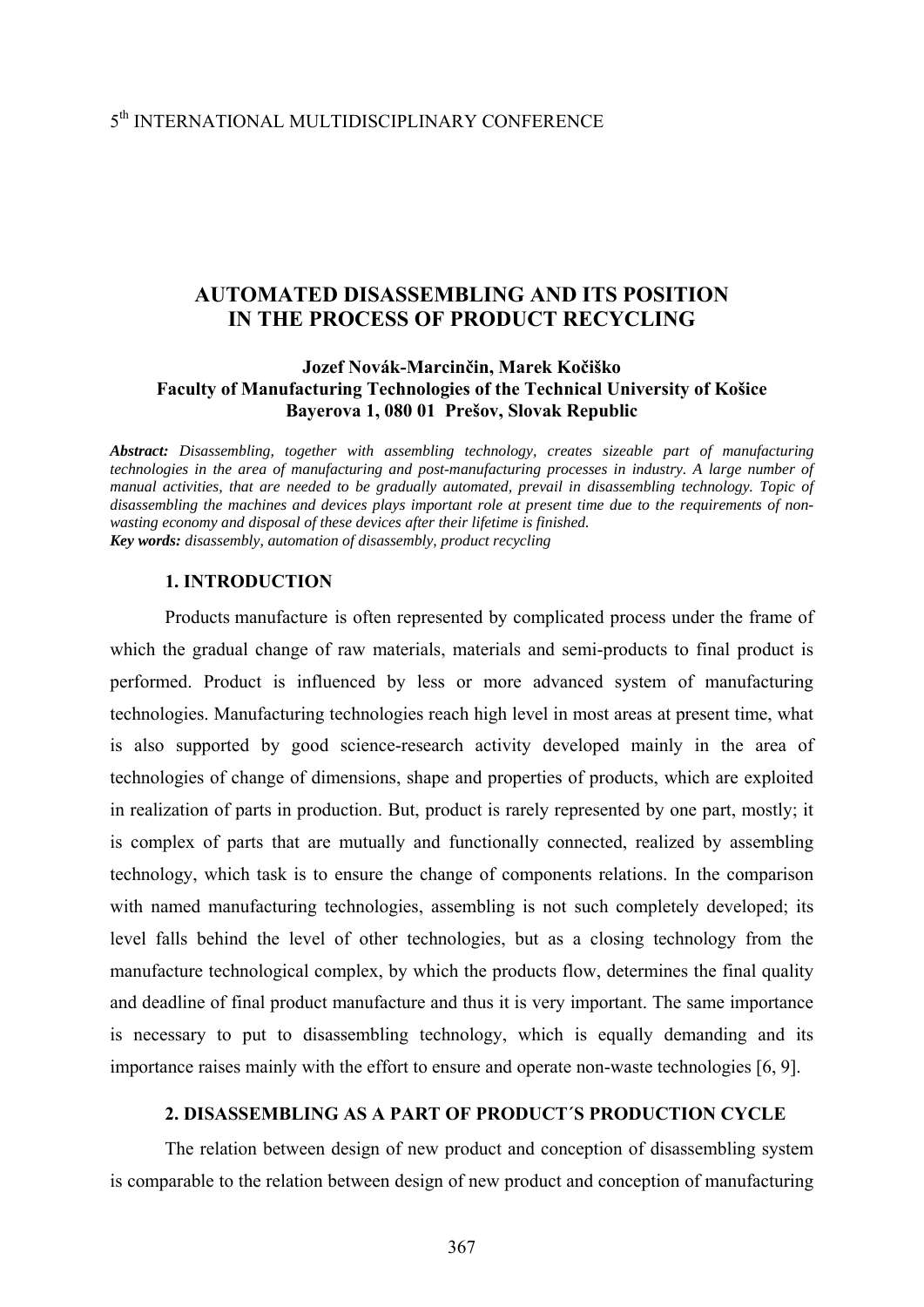and assembling system. But, there is a time period between design of new product and finishing of its lifetime during which it is possible to develop disassembling technologies. It is rarely taken into account easy disassembling in designing present products, therefore the costs of their disassembling will be rapidly higher than it is needed [10].

Development of disassembling systems related to environment raises on value. Using the disassembling will enable reuse of assembling semi-groups, parts and materials and the disassembling is understood as an important part of recycling from this point of view. Used product is generally subjected to various effects and influences, which cause various signs of damage. This damage has important impact to product dismount ability. Products assembled from parts with different materials are necessary to be disassembled before their recycling or reusing. Change of product respectively material properties during their life cycle is shown in Fig. 1. High elaborateness is a weak property of disassembling. Common disassembling operations are mostly performed manually and only few numbers of them are performed automatically. Sizeable disassembling factories are very rare, since the processes such as disassembling of car require a lot of manual labor, supported by manual manipulation with tools. This work is physically demanding, dirty and sometime dangerous. Therefore, it is necessary to create organized, productive, highly mechanized and partially automated disassembling workplaces.



Fig. 1 Change of product properties in time of its lifecycle

A complex of consumer technical products such as cars, or household appliances is immediately disposed or demounted (crushed) at present time. Present methods of scrapping allow reusing of only several metals, which are prevailingly contaminated by fragments of other materials that results their failure to be certified in desired quality standards. High quality steel loses its value, what is often resulting in reusing it only as a building iron, since it contains a lot of impurities.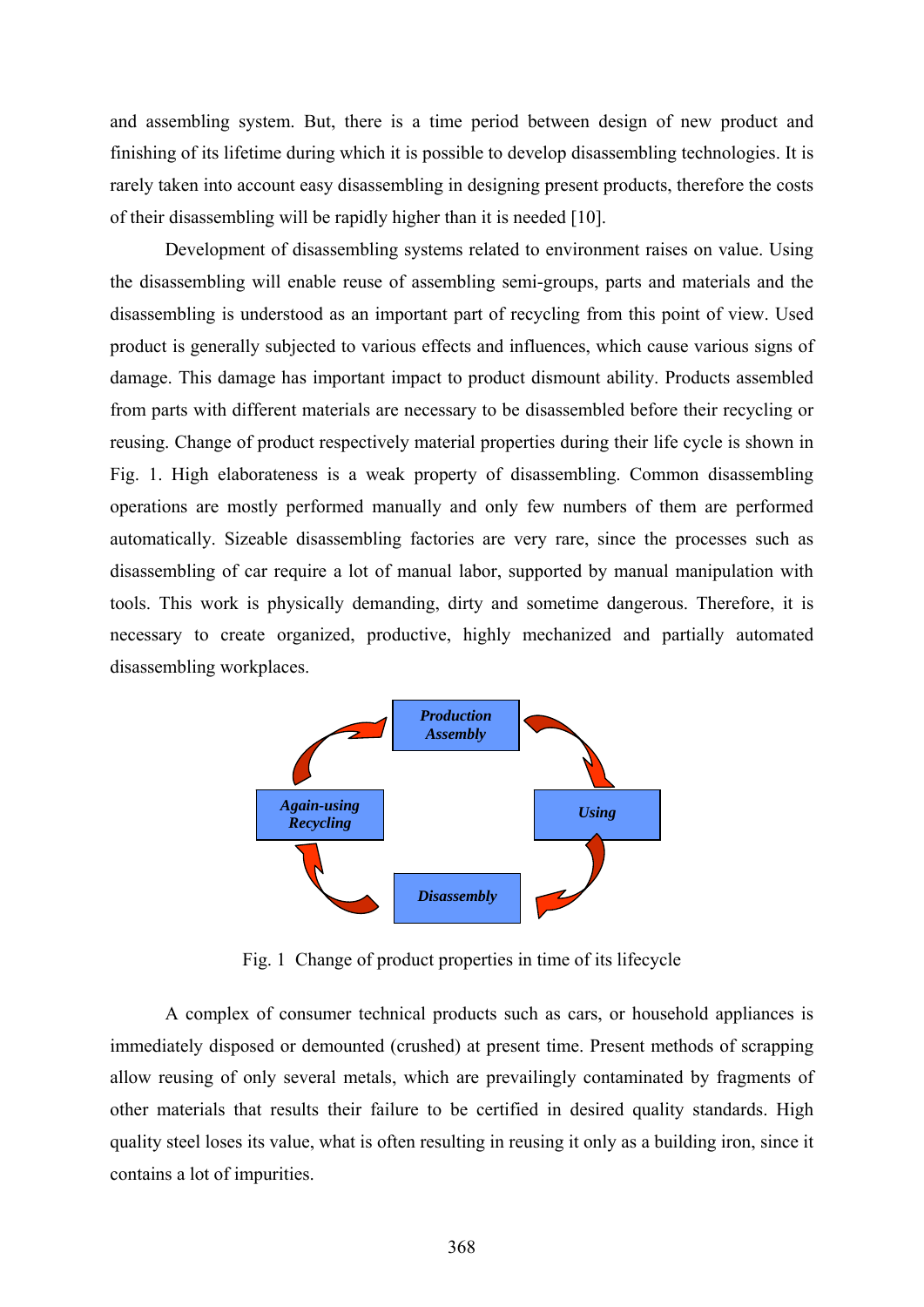Non-metallic materials are often expensively disposed under special conditions without any material impurities. Disassembling of worn products, opposite to their disposing, can help to decrease their degree of damage and to return the materials, or complete assembly groups and subgroups back to manufacturing process simultaneously.

Prevailing use of nondestructive disassembling methods is necessary condition for valuable recycling of whole products. It puts high demands to intelligence of automated system, which has to react to different variants of products as well as to the product changes caused by its using (for example maintenance, emergency, contamination). The need of large quantity of specialized tools for removing, respectively destructions of assembling components and for performing many operations is typical for majority of nondestructive disassembling methods. Functional integration is required with regard to avoid frequent tool changes and thus to decrease total time of disassembling.

#### **3. SPECIFICS OF AUTOMATED ASSEMBLING AND DISASSEMBLING**

 Manufacturers have to shorten their innovation cycles and manufacturing times in order to be able to keep and to increase the competitiveness of their products and under the frame of this to shorten the time of products assembling. It is often not possible to be ensured by improving the manual assembling organization and using the tools and fixtures, but it is necessary to automate assembling workplaces.

At present time, it is necessary to deal with the topic of products disassembling mainly with respect to responsibility of producers to ensure full product life time cycle in the frame of which it is necessary to solve also their disposal and re-circulation of products parts. This responsibility is also legislatively fixed in advanced industrial countries [3]. Efficiency of disassembling operations is conditional to assuring the assumptions for automated disassembling as similar as to assembling. At the same time, disassembling problems are in many aspects more difficult as assembling. It is necessary to take into account that disassembled products can be worn, corroded, damaged; their shape can be changed etc, which all influences the organization and used ways of disassembling. Automation of assembling and disassembling is most frequently assured by two basic ways [2]:

- exploitation of automated assembling and disassembling machines, which, if necessary, can be grouped to automatically controlled workplaces, and that are able to assembly or disassembly the groups of products,
- exploitation of flexible assembling, respectively disassembling devices.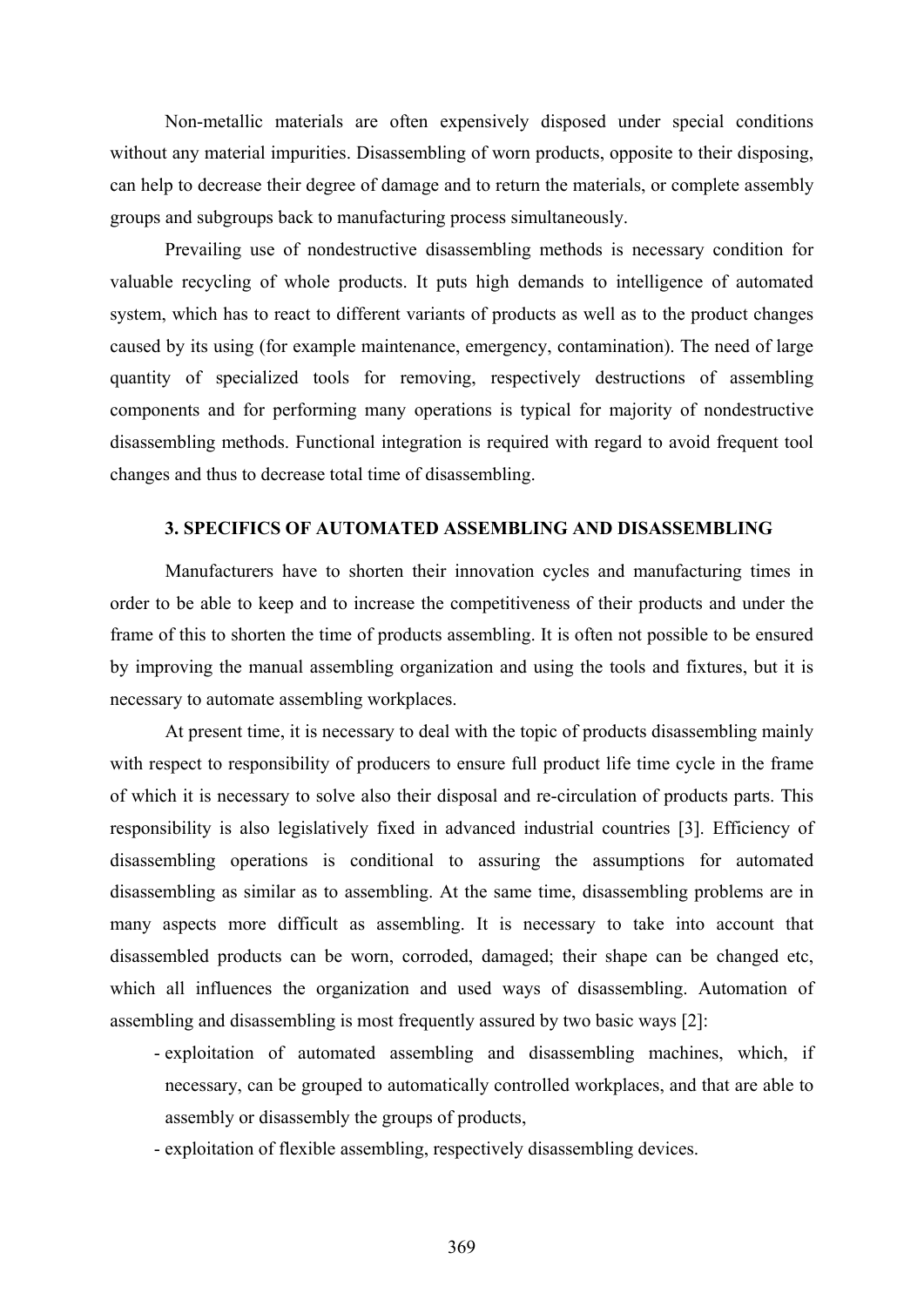Increasing the degree of automation and flexibility of assembling and disassembling workplaces is hard to realize without the use of robotic and manipulation devices. Industrial robots and manipulators enable to perform assembling and disassembling operations more safely and efficiently as a man performing manual assembling and disassembling. Important aspect of robots and manipulators use is that they simultaneously enable efficient realization of other manipulating and technological operations together with individual assembling and disassembling operations [4].

 End-effectors of industrial robots and manipulators, assuring compact and safe object gripping respectively realizing technological operation during assembling or disassembling cycle, are their important parts from individual assembling and disassembling operations realization point of view in assembling and disassembling technological processes. Used end effectors of robots and manipulators are characterized by high assortment composition with large number of types, shapes and sizes. End effectors enable to realize also special technological operations during assembling and disassembling, for example screwing, drilling, thread cutting, covering by sealing films, riveting, soldering, welding, flame cutting etc. Selection of concrete end effectors of assembling respectively disassembling robot depends on application type, object mass and geometry. Conventional end effectors of these robots and manipulators are as follows:

- grippers and technological heads,
- special assembling and disassembling heads,
- systems of automated gripper and technological head exchange.

Using denoted conventional end-effectors discovers a set of insufficiencies and problems [5]:

- grippers of assembling and disassembling robots have to be specially constructed for assembled or disassembled objects in most of the cases,
- technological heads, which substitute grippers in realization of individual assembling and disassembling operations are also specially constructed and similarly as grippers equipped with own pneumatic, hydraulic, or electric drive,
- it is necessary to use the systems of automated effectors exchange in relation to large number of gripping and technological effectors during performing assembling and disassembling operations.

Non-conventional and universal end-effectors of robots and manipulators, which geometrically and functionally imitate human hand and are also known as biomechanical robot grippers, seem to be efficient tools removing the above-mentioned insufficiencies that are able to manipulate with parts of various shapes without the necessity to be specially set up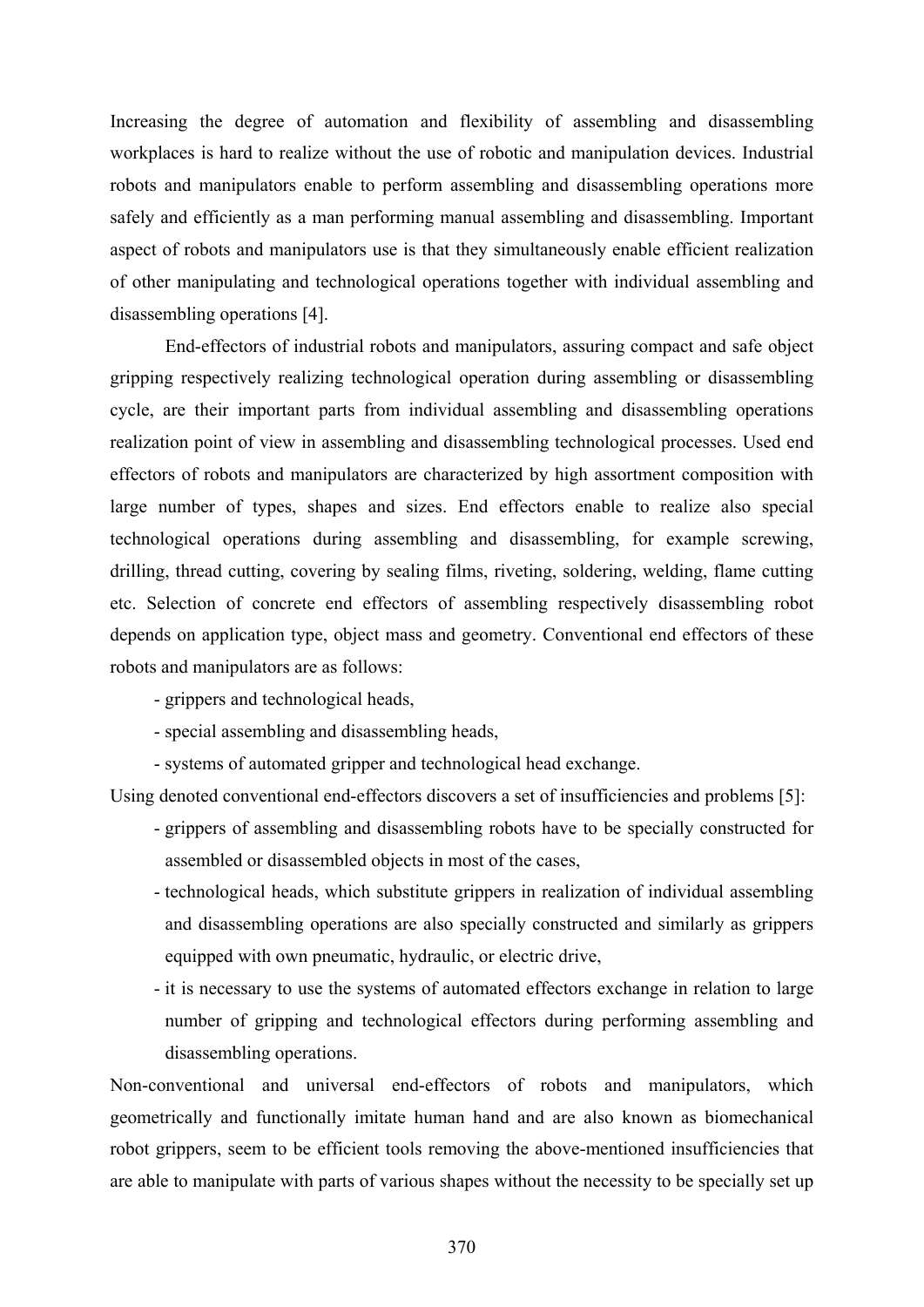in technological pallets, they manipulate and perform operations with common tools such as screw-drivers, fastening spanners, riveting jaws, welding torches, manual drills etc.

### **4. BIOMECHANICAL GRIPPERS IN ASSEMBLING AND DISASSEMBLING**

 Biomechanical grippers can perform either force operations in manipulating with parts and tools of higher masses, or soft operations, which are necessary mainly in assembling and disassembling the products. On the base of the analyses of human hand gripping activities as shown in Fig. 2, it is possible to define the requirements to activities onto the technical analogue of human hand – biomechanical gripper, which has to include mainly following types of tasks:

- soft gripping of manipulated object by clamping and manipulation,
- power gripping of manipulated object by clamping and manipulation,
- gripping of spherical object type and its manipulation,
- gripping of object by ends of fingers and its manipulation,
- gripping of object by function of type "jaws" and manipulation,
- gripping by "pen/pencil" function,
- free holding of objects by "loop" function,
- locking (prying) by finger of gripper,
- interaction with cooperating object of "keyboard" type



Fig. 2 Different types of gripping by human hand

Efforts to construct robotic biomechanical grippers start in beginning of 80 years of previous century. In 1982, two still most known constructions of robotic biomechanical grippers have been introduced, Salisbury hand developed by K. Salisbury in Stanford University (USA) and Utah/MIT smart hand developed by collective of workers of University of Utah and Massachusetts Institute of Technology under leadership of S. C. Jacobsen. Similar biomechanical grippers, in constructions of whose the human hand was taken as a model, have been gradually developed in Japan by workers of Hitachi (1984), in Italy on University of Bologna (1988) and Politecnico di Torino (1989), in Beograd (Yugoslavia) etc.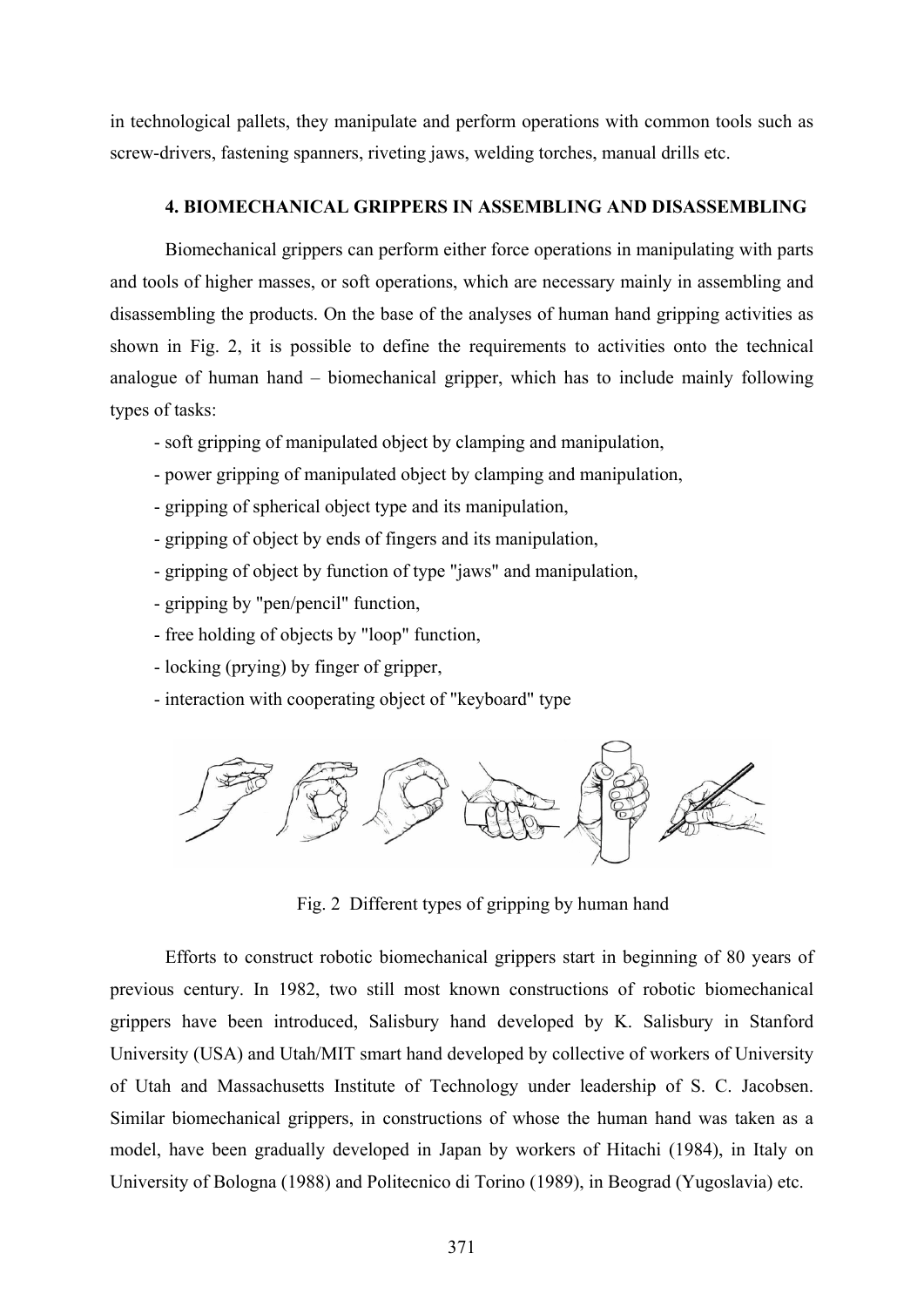In Slovakia, three fingers gripper has been designed and made in Bratislava; it is based on materials with shape memory and has 11 degrees of freedom and compressive force 1N at the end of fingers determined for manipulation of the objects with dimensions from 15 to 40 mm. In 1994, TU Košice collective under leadership of J. Novák-Marcinčin has developed first version of biomechanical gripper (Fig.3a), based on similar principle as Torino hand, pneumatically driven with loading capacity up to 1,5 kg that manipulated with objects of diameter from 10 to 90 mm. It consists from three parallel fingers with three knuckles and one opposite thumb with one joint. Fingers and thumb are mounted to flat hand, which is made form aluminum alloy similarly as other subsections of fingers. Moves of individual knuckles are driven by four pneumatic linear motors placed in upper section of gripper. Second version of biomechanical gripper was developed in 1996 (Fig. 3b), it contains four parallel fingers and one opposite thumb with one joint. All sections of gripper are made from aluminum alloy and rubber "glove" coats construction. Simultaneous movement of finger group and thumb is driven by one electromotor placed in forearm of gripper, supplied by accumulators also placed in forearm. Maximal carrying capacity of biomechanical gripper second version is 2 kg, its width is 100 mm, its altitude is 85 mm and length 300 mm. Weight of gripper is 4 kg.



Fig. 3 Scheme of biomechanical gripper - version I a II

 It is possible to use biomechanical grippers for the manipulation with parts of various shapes in the area of assembling and disassembling operations. Similarly, it is possible to use biomechanical grippers for manipulating and operating various tools and technological devices in the area of automated assembling and disassembling. Examples of manipulation of the biomechanical gripper with screwdriver, nut spanner and hammer are shown in Fig. 4.

 Assembling and disassembling robotic biomechanical grippers enable to grasp and manipulate the objects of various shapes usually by three or more flexible fingers. These grippers are complex with difficult construction and financially demanding from the design point of view. Grippers designed on the base of knowledge about skeleton and functions of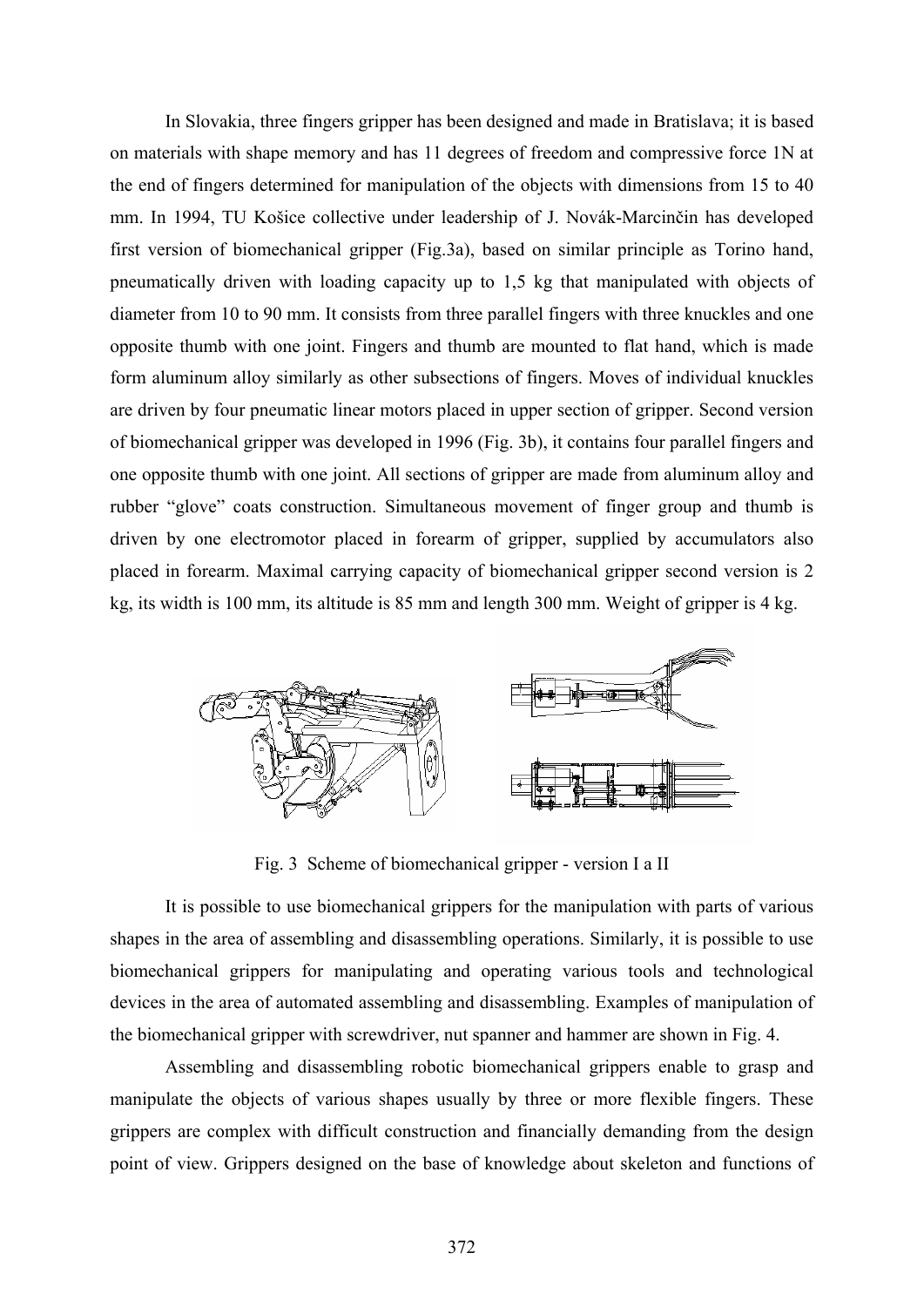human hand are able to grasp, hold in flat hand and manipulate the objects such as for example electric handle driller, riveting pliers, and simultaneously to move and control their activity by button in accordance with requirements. These grippers are frequently very good equipped by sensors, and often work on the base of data acquired by visual systems [10].



Fig. 4 Examples of manipulation with different types of tools

# **5. CONCLUSION**

 Complex automation of manufacturing processes is not possible without the realization of automated assembling and disassembling the products. It is defined individual part – computer aided assembly (CAA - Computer Aided Assembly) under the frame of CIM (Computer Integrated Manufacturing) [8]. It is possible to schedule assembly operations, simulate the process of automated assembling of parts to final product assembly, and also control automated assembling devices such as assembly machines, assembly robots and manipulators, transport routes etc by means of computer technique. Similarly, it is possible to define CADA systems (Computer Aided Disassembly), which are aimed to the area of products automated disassembly, what ensures environmentally suitable disposal after the end of their lifetime. The paper was created under the frame of solution of research task VEGA No.1/0405/03 "Computer Aided Technological Preparation of Production in the area of Disassembling Processes ".

### **6. REFERENCES**

- [1] BARON, J. KOČIŠKO, M.: Automatizovaná demontáž a jej aplikácia v CAPP systémoch. In: Zborník prednášok z doktorandského seminára Automatizácia a počítačová podpora predvýrobných etáp, výrobných a technologických procesov. ŽU Žilina - Zuberec, 2002, s. 12-15.
- [2] HAVRILA, M.: Automatizovaná montáž. FVT TU v Košiciach, Prešov, 1997.